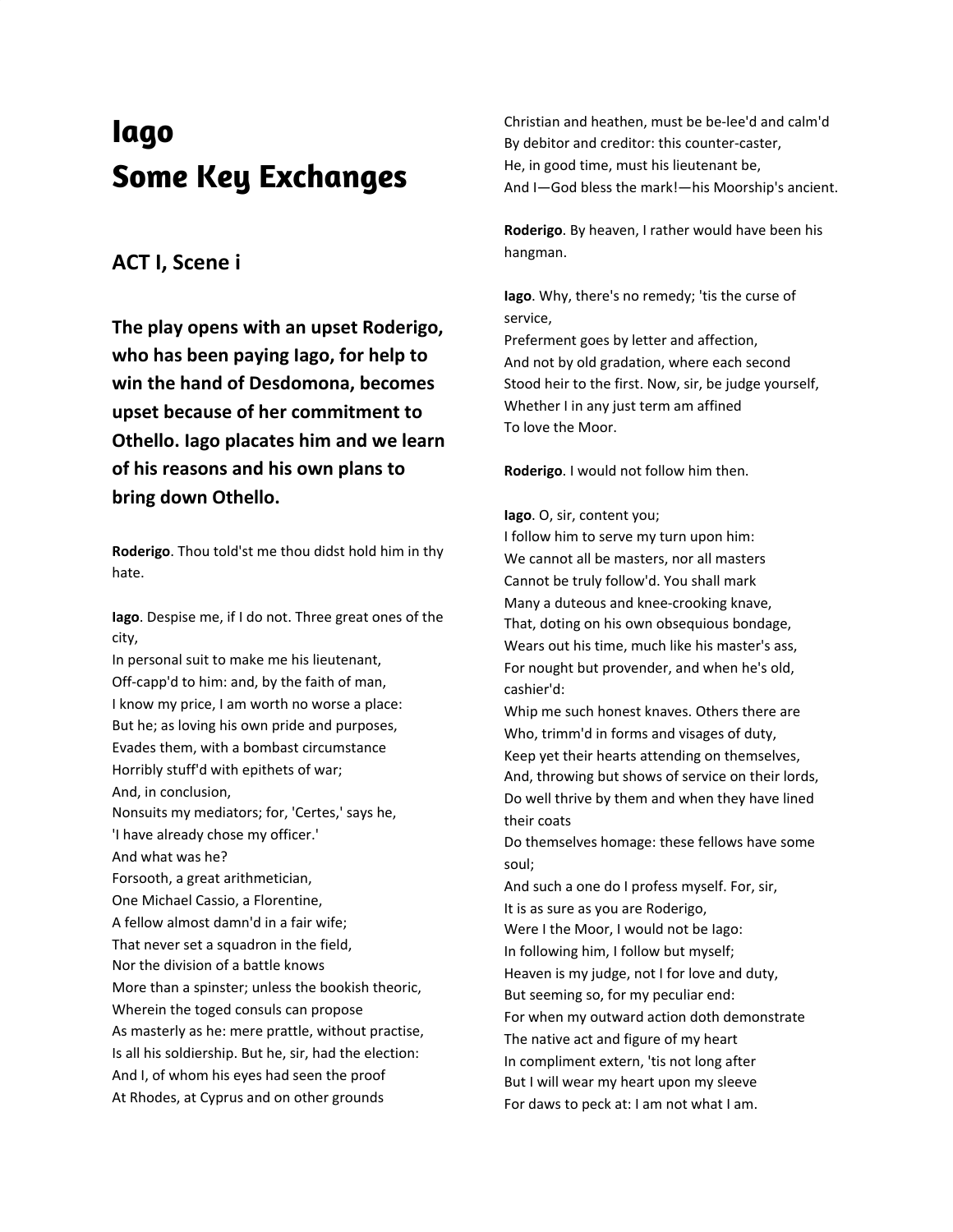**Iago and Roderigo call on Desdemona's father in the middle of the night and slander her, enraging the father, Brabantio.**

**Iago.** Call up her father,

Rouse him: make after him, poison his delight, Proclaim him in the streets; incense her kinsmen, And, though he in a fertile climate dwell, Plague him with flies: though that his joy be joy, Yet throw such changes of vexation on't, As it may lose some colour.

**Roderigo**. Here is her father's house; I'll call aloud.

**Iago**. Do, with like timorous accent and dire yell As when, by night and negligence, the fire Is spied in populous cities.

**Roderigo**. What, ho, Brabantio! Signior Brabantio, ho!

**Iago**. Awake! what, ho, Brabantio! thieves! thieves! thieves!

Look to your house, your daughter and your bags! Thieves! thieves!

**Roderigo**. Signior, is all your family within?

Iago. Are your doors lock'd?

**Brabantio**. Why, wherefore ask you this?

**Iago**. 'Zounds, sir, you're robb'd; for shame, put on your gown;

Your heart is burst, you have lost half your soul; Even now, now, very now, an old black ram Is topping your white ewe. Arise, arise; Awake the snorting citizens with the bell, Or else the devil will make a grandsire of you: Arise, I say.

**Roderigo**. Most grave Brabantio, In simple and pure soul I come to you.

**Iago**. 'Zounds, sir, you are one of those that will not serve God, if the devil bid you. Because we come to do you service and you think we are ruffians, you'll have your daughter covered with a Barbary horse; you'll have your nephews neigh to you; you'll have coursers for cousins and gennets for germans.

**Brabantio**. What profane wretch art thou?

**Iago**. I am one, sir, that comes to tell you your daughter and the Moor are now making the beast with two backs.

**Brabantio**. Thou art a villain.

**Iago**. You are—a senator.

(stage directions). [Exit above]

Iago. Farewell; for I must leave you: It seems not meet, nor wholesome to my place, To be produced—as, if I stay, I shall— Against the Moor: for, I do know, the state, However this may gall him with some cheque, Cannot with safety cast him, for he's embark'd With such loud reason to the Cyprus wars, Which even now stand in act, that, for their souls, Another of his fathom they have none, To lead their business: in which regard, Though I do hate him as I do hell-pains. Yet, for necessity of present life, I must show out a flag and sign of love, Which is indeed but sign. That you shall surely find him, Lead to the Sagittary the raised search;

And there will I be with him. So, farewell.

(stage directions). [Enter OTHELLO, IAGO, and Attendants with torches]

**Iago**. Though in the trade of war I have slain men, Yet do I hold it very stuff o' the conscience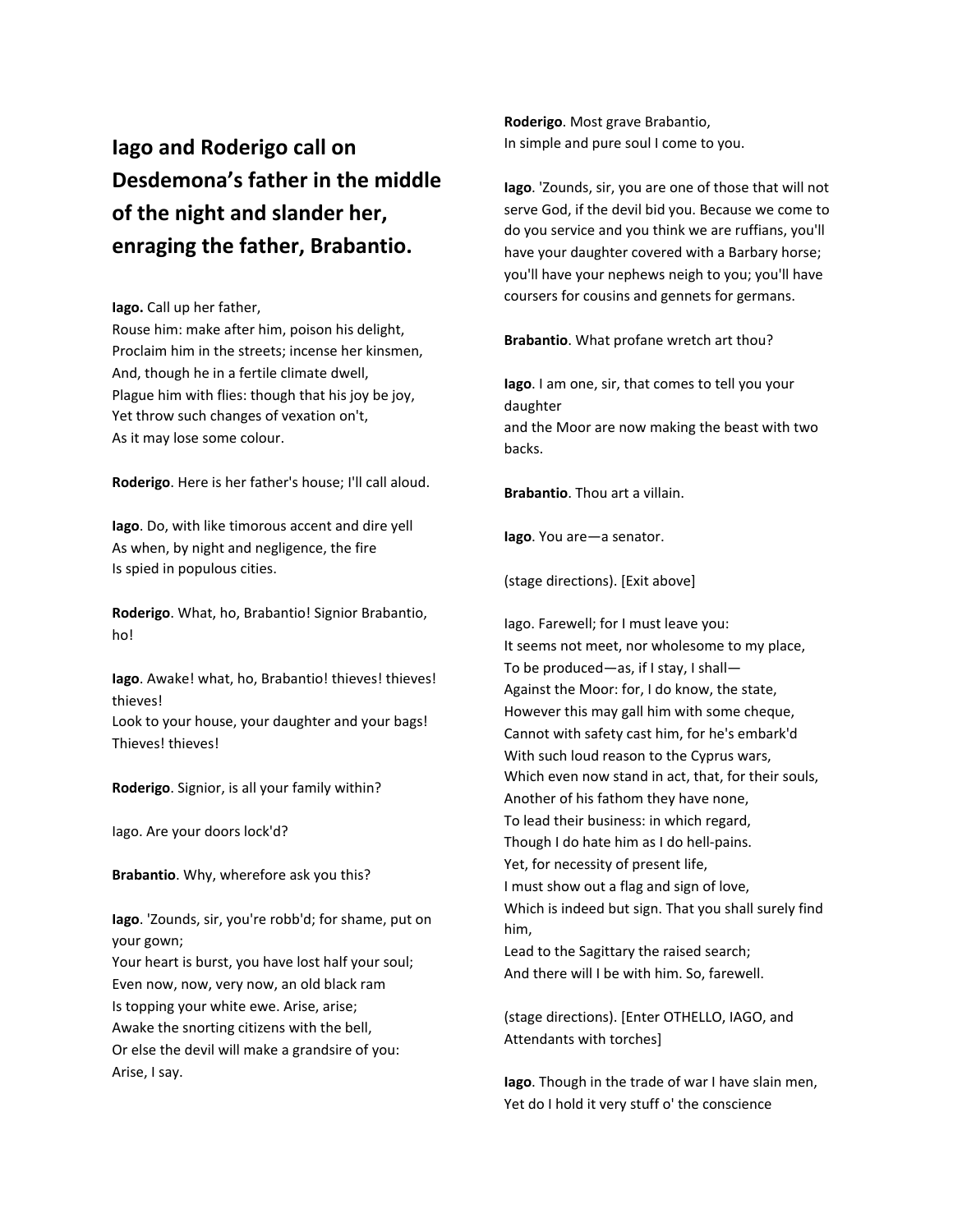To do no contrived murder: I lack iniquity Sometimes to do me service: nine or ten times I had thought to have yerk'd him here under the ribs**.**

#### **ACT I, Scene iii**

**When Roderigo learns that Othello and Desdemona have secretly married he is depressed and ready to go home. We see Iago at how manipulative best. We also get a look at the twisted moral code Iago appears to live by.**

**Roderigo**. What should I do? I confess it is my shame to be so fond; but it is not in my virtue to amend it.

**Iago**. Virtue! a fig! 'tis in ourselves that we are thus or thus. Our bodies are our gardens, to the which our wills are gardeners: so that if we will plant nettles, or sow lettuce, set hyssop and weed up thyme, supply it with one gender of herbs, or distract it with many, either to have it sterile with idleness, or manured with industry, why, the power and corrigible authority of this lies in our wills. If the balance of our lives had not one scale of reason to poise another of sensuality, the blood and baseness of our natures would conduct us to most preposterous conclusions: but we have reason to cool our raging motions, our carnal stings, our unbitted lusts, whereof I take this that you call love to be a sect or scion.

#### **Roderigo**. It cannot be.

**Iago**. It is merely a lust of the blood and a permission of

the will. Come, be a man. Drown thyself! drown cats and blind puppies. I have professed me thy friend and I confess me knit to thy deserving with cables of perdurable toughness; I could never

better stead thee than now. Put money in thy purse; follow thou the wars; defeat thy favour with an usurped beard; I say, put money in thy purse. It cannot be that Desdemona should long continue her love to the Moor,— put money in thy purse,—nor he his to her: it was a violent commencement, and thou shalt see an answerable sequestration:—put but money in thy purse. These Moors are changeable in their wills: fill thy purse with money:—the food that to him now is as luscious as locusts, shall be to him shortly as bitter as coloquintida. She must change for youth: when she is sated with his body, she will find the error of her choice: she must have change, she must: therefore put money in thy purse. If thou wilt needs damn thyself, do it a more delicate way than drowning. Make all the money

thou canst: if sanctimony and a frail vow betwixt an erring barbarian and a supersubtle Venetian not too hard for my wits and all the tribe of hell, thou shalt enjoy her; therefore make money. A pox of drowning thyself! it is clean out of the way: seek thou rather to be hanged in compassing thy joy than to be drowned and go without her.

**Roderigo's spirits are lifted and we find Iago alone offering his reasons and methodology. His stated hatred is completely unfounded and seems to come from his need for justification for his devilry.**

**Iago**. Thus do I ever make my fool my purse: For I mine own gain'd knowledge should profane, If I would time expend with such a snipe. But for my sport and profit. I hate the Moor: And it is thought abroad, that 'twixt my sheets He has done my office: I know not if't be true; But I, for mere suspicion in that kind, Will do as if for surety. He holds me well; The better shall my purpose work on him. Cassio's a proper man: let me see now: To get his place and to plume up my will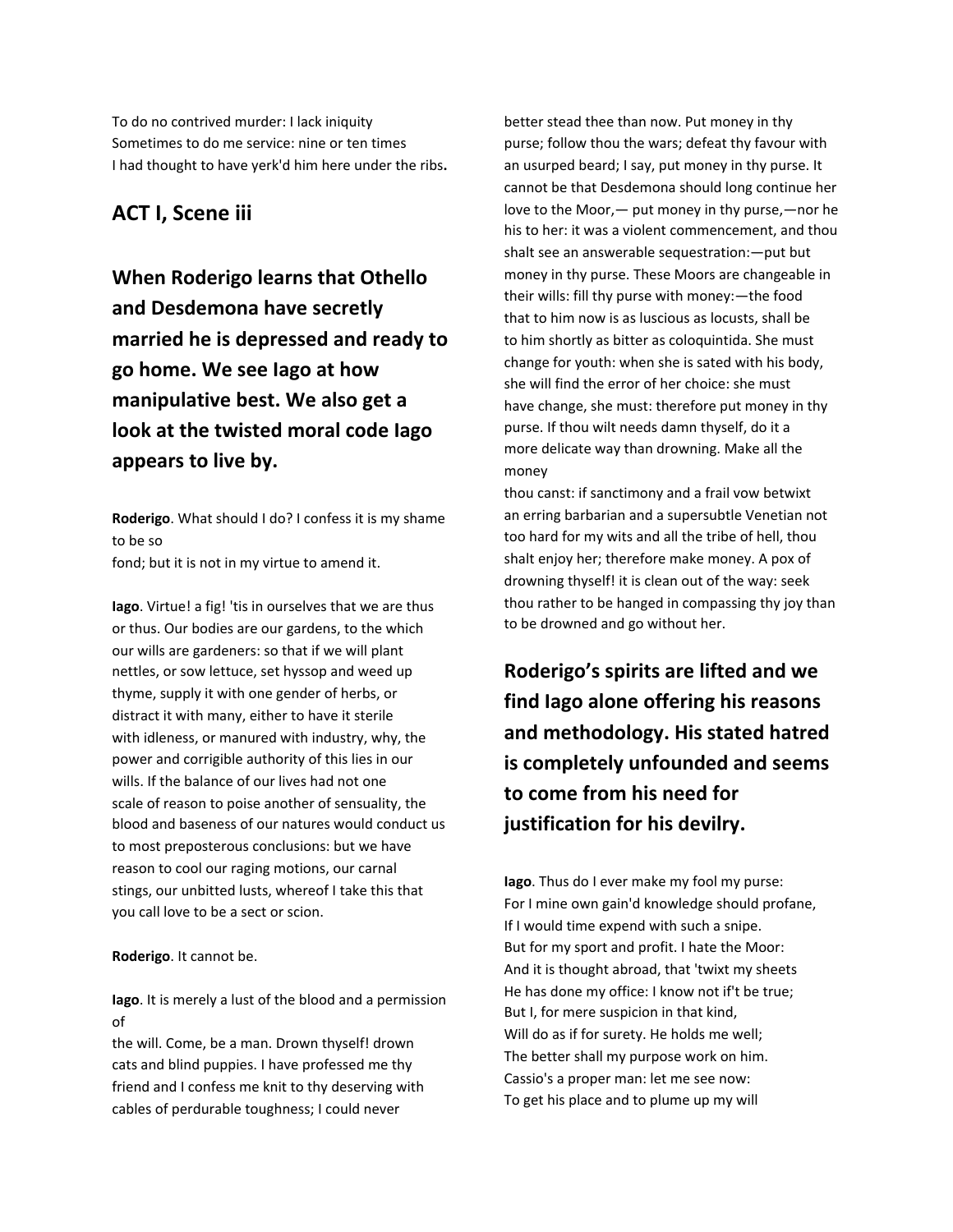In double knavery—How, how? Let's see:— After some time, to abuse Othello's ear That he is too familiar with his wife. He hath a person and a smooth dispose To be suspected, framed to make women false. The Moor is of a free and open nature, That thinks men honest that but seem to be so, And will as tenderly be led by the nose As asses are. I have't. It is engender'd. Hell and night Must bring this monstrous birth to the world's light.

#### **ACT II, Scene i**

**A dishonored Cassio following Iago's advice pleads his case to Desdemona hoping she will speak for him to Othello. This, however, is part of Iago's scheme to inflame the jealousy of Othello.**

**Iago**. [Aside] He takes her by the palm: ay, well said, whisper: with as little a web as this will I ensnare as great a fly as Cassio. Ay, smile upon her, do; I will gyve thee in thine own courtship. You say true; 'tis so, indeed: if such tricks as these strip you out of your lieutenantry, it had been better you had not kissed your three fingers so oft, which now again you are most apt to play the sir in. Very good; well kissed! an excellent courtesy! 'tis so, indeed. Yet again your fingers to your lips? would they were clyster-pipes for your sake!

[Trumpet within] The Moor! I know his trumpet.

**In another soliloquy, Iago reveals his deep understanding of human nature and we see his arrogant skill as a manipulator.**

**Iago**. That Cassio loves her, I do well believe it; That she loves him, 'tis apt and of great credit: The Moor, howbeit that I endure him not, Is of a constant, loving, noble nature, And I dare think he'll prove to Desdemona A most dear husband. Now, I do love her too; Not out of absolute lust, though peradventure I stand accountant for as great a sin, But partly led to diet my revenge, For that I do suspect the lusty Moor Hath leap'd into my seat; the thought whereof Doth, like a poisonous mineral, gnaw my inwards; And nothing can or shall content my soul Till I am even'd with him, wife for wife, Or failing so, yet that I put the Moor At least into a jealousy so strong That judgment cannot cure. Which thing to do, If this poor trash of Venice, whom I trash For his quick hunting, stand the putting on, I'll have our Michael Cassio on the hip, Abuse him to the Moor in the rank garb— For I fear Cassio with my night-cap too— Make the Moor thank me, love me and reward me. For making him egregiously an ass And practising upon his peace and quiet Even to madness. 'Tis here, but yet confused: Knavery's plain face is never seen tin used.

#### **ACT II, Scene iii**

**Iago plots to get Cassio drunk and disgraced in order to gain his military position. We see again as he offers an aside to the audience, ever mindful that we applaud his cleverness.**

**Iago**. Well, happiness to their sheets! Come, lieutenant, I

have a stoup of wine; and here without are a brace of Cyprus gallants that would fain have a measure to the health of black Othello.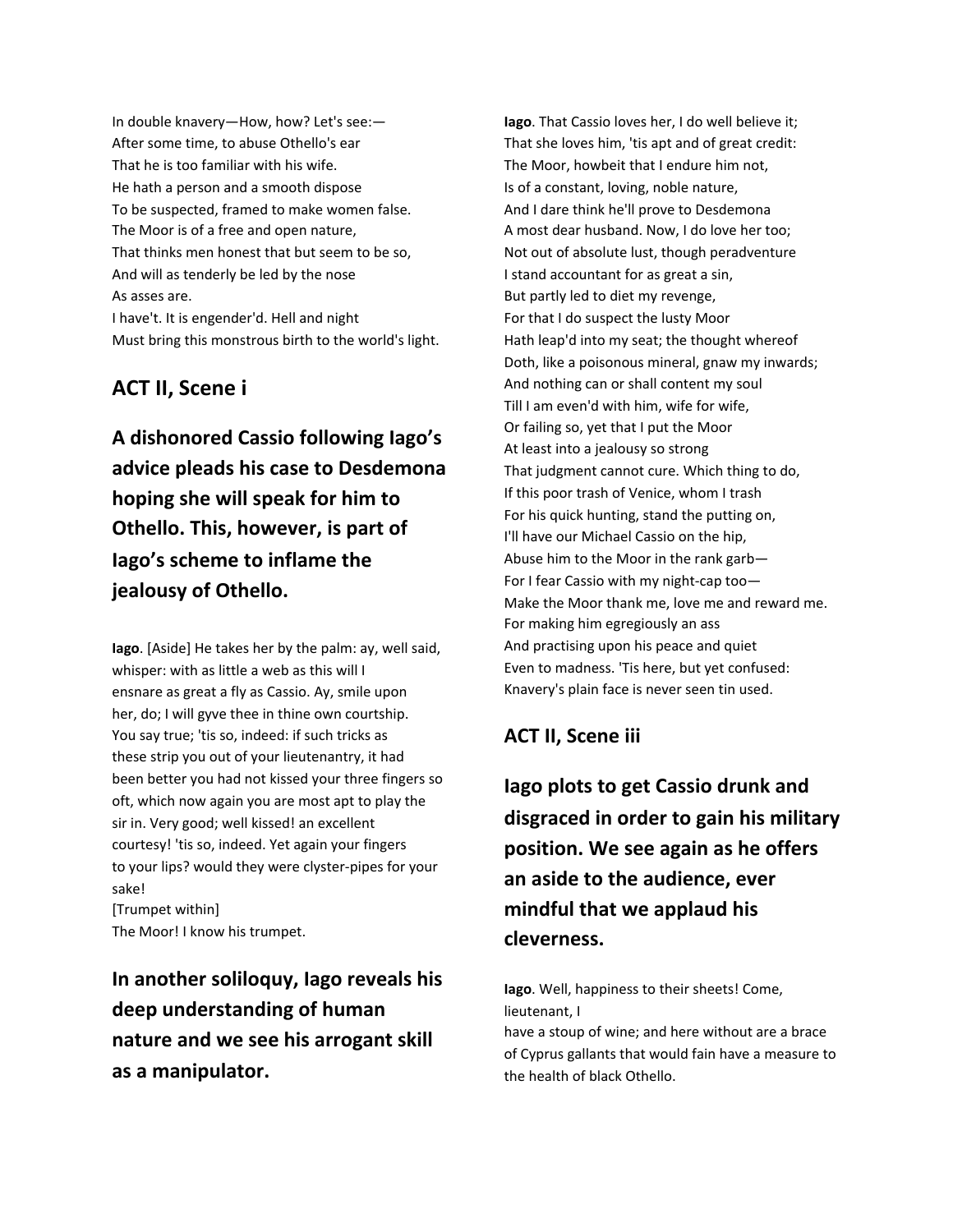**Cassio**. Not to-night, good Iago: I have very poor and unhappy brains for drinking: I could well wish courtesy would invent some other custom of entertainment.

**Iago**. O, they are our friends; but one cup: I'll drink for you.

**Cassio**. I have drunk but one cup to-night, and that was

craftily qualified too, and, behold, what innovation it makes here: I am unfortunate in the infirmity, and dare not task my weakness with any more.

**Iago**. What, man! 'tis a night of revels: the gallants desire it.

**Cassio**. Where are they?

**Iago**. Here at the door; I pray you, call them in. [Exit Cassio]

**Iago**. If I can fasten but one cup upon him, With that which he hath drunk to-night already, He'll be as full of quarrel and offence As my young mistress' dog. Now, my sick fool Roderigo,

Whom love hath turn'd almost the wrong side out, To Desdemona hath to-night caroused Potations pottle-deep; and he's to watch: Three lads of Cyprus, noble swelling spirits, That hold their honours in a wary distance, The very elements of this warlike isle, Have I to-night fluster'd with flowing cups, And they watch too. Now, 'mongst this flock of drunkards,

Am I to put our Cassio in some action That may offend the isle.—But here they come: If consequence do but approve my dream, My boat sails freely, both with wind and stream.

### **ACT II, Scene iii**

## **The famous reputation speech by Iago to a distraught Cassio.**

(stage directions). [Exeunt all but IAGO and CASSIO]

Ago. What, are you hurt, lieutenant?

**Cassio**. Ay, past all surgery.

**Iago**. Marry, heaven forbid!

**Cassio**. Reputation, reputation, reputation! O, I have lost

my reputation! I have lost the immortal part of myself, and what remains is bestial. My reputation, Iago, my reputation!

**Iago**. As I am an honest man, I thought you had received

some bodily wound; there is more sense in that than in reputation. Reputation is an idle and most false imposition: oft got without merit, and lost without deserving: you have lost no reputation at all, unless you repute yourself such a loser. What, man! there are ways to recover the general again: you are but now cast in his mood, a punishment more in policy than in malice, even so as one would beat his offenceless dog to affright an imperious lion: sue to him again, and he's yours.

#### **Exit all but Iago**

**Iago**. And what's he then that says I play the villain? When this advice is free I give and honest, Probal to thinking and indeed the course To win the Moor again? For 'tis most easy The inclining Desdemona to subdue In any honest suit: she's framed as fruitful As the free elements. And then for her To win the Moor—were't to renounce his baptism, All seals and symbols of redeemed sin,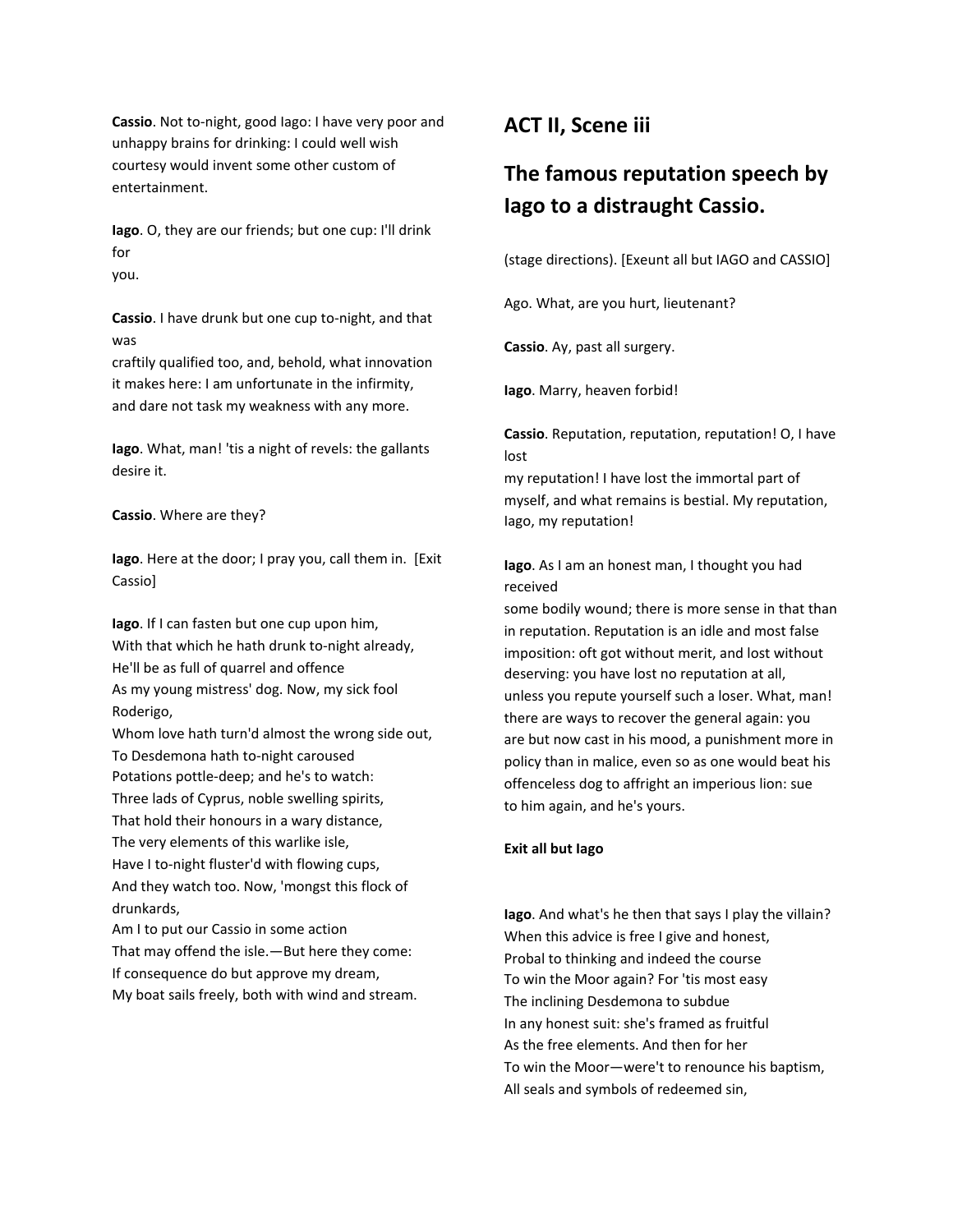His soul is so enfetter'd to her love, That she may make, unmake, do what she list, Even as her appetite shall play the god With his weak function. How am I then a villain To counsel Cassio to this parallel course, Directly to his good? Divinity of hell! When devils will the blackest sins put on, They do suggest at first with heavenly shows, As I do now: for whiles this honest fool Plies Desdemona to repair his fortunes And she for him pleads strongly to the Moor, I'll pour this pestilence into his ear, That she repeals him for her body's lust; And by how much she strives to do him good, She shall undo her credit with the Moor. So will I turn her virtue into pitch, And out of her own goodness make the net That shall enmesh them all.

### **ACT III, Scene iii**

# **Iago turns his attention upon Othello. Notice the sudden change in view regarding reputation. The final exchange drips in irony.**

**Othello**. Thou dost conspire against thy friend, Iago, If thou but think'st him wrong'd and makest his ear A stranger to thy thoughts.

**Iago**. I do beseech you— Though I perchance am vicious in my guess, As, I confess, it is my nature's plague To spy into abuses, and oft my jealousy Shapes faults that are not—that your wisdom yet, From one that so imperfectly conceits, Would take no notice, nor build yourself a trouble Out of his scattering and unsure observance. It were not for your quiet nor your good, Nor for my manhood, honesty, or wisdom, To let you know my thoughts.

**Othello**. What dost thou mean?

**Iago**. Good name in man and woman, dear my lord, Is the immediate jewel of their souls: Who steals my purse steals trash; 'tis something, nothing; 'Twas mine, 'tis his, and has been slave to thousands: But he that filches from me my good name Robs me of that which not enriches him

**Othello**. By heaven, I'll know thy thoughts.

**Iago**. You cannot, if my heart were in your hand; Nor shall not, whilst 'tis in my custody.

#### **ACT IV, Scene iii**

And makes me poor indeed.

**Othello, now thoroughly enraged in jealousy, falls into an epileptic seizure. We hear Iago in another aside.**

**Iago**. Work on,

My medicine, work! Thus credulous fools are caught; And many worthy and chaste dames even thus, All guiltless, meet reproach. What, ho! my lord! My lord, I say! Othello!

### **ACT V, Scene ii**

**One the final scene of the play, Iago's mischief has been revealed but only after exacting the deaths of most of the cast. Shortly before his suicide, Othello confronts Iago, comparing him several times to the devil. In his final act of manipulation Iago speaks, or does he?**

**Othello**. I do believe it, and I ask your pardon.